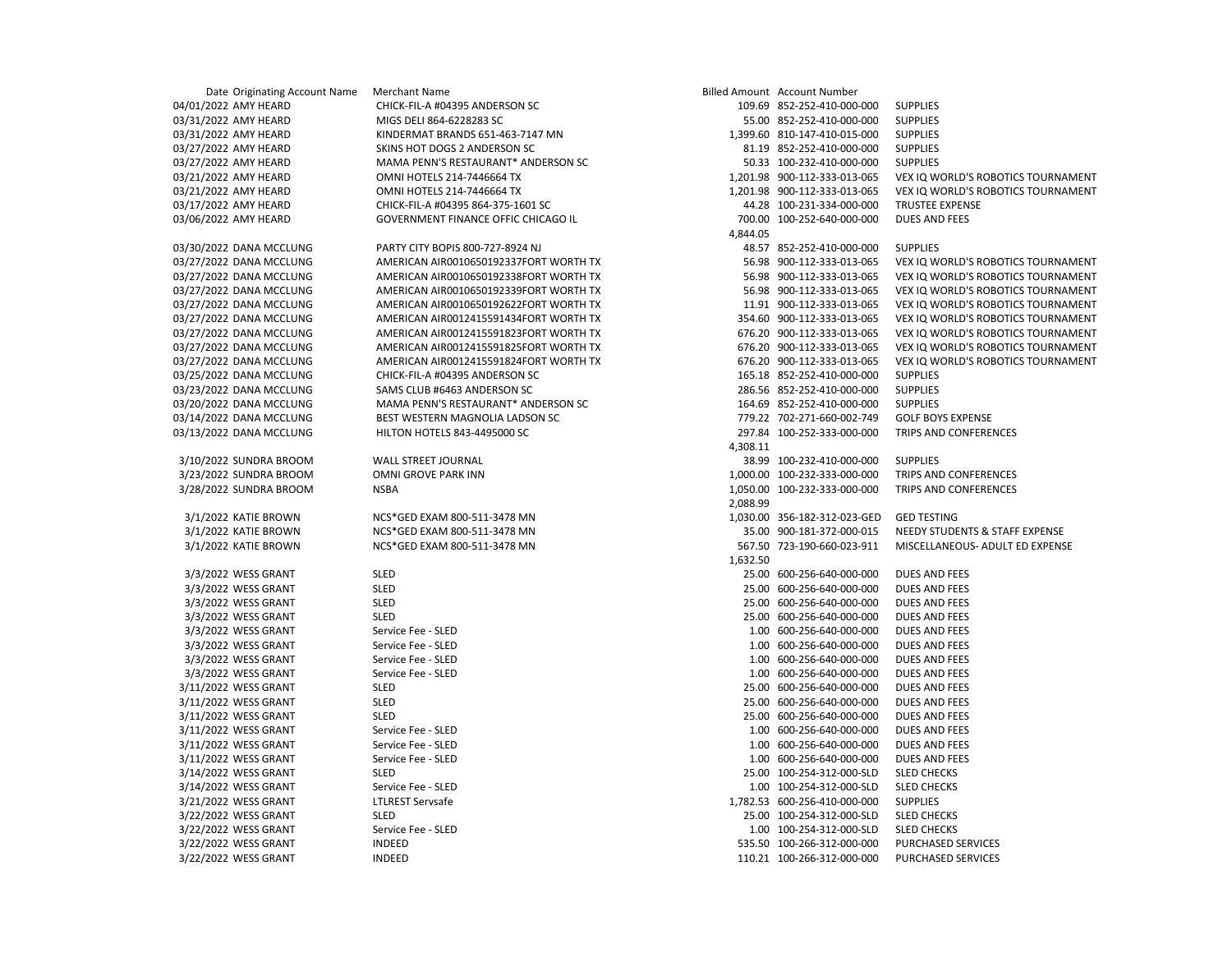## 2,662.24 3/3/2022 JEROME HUDSON Delta Air 563.20 100-233-333-000-000 TRIPS AND CONFERENCES 3/4/2022 JEROME HUDSON Williford Car Wash 145.00 100-255-323-000-000 CONTRACTED SERVICES 3/4/2022 JEROME HUDSON SC Law Enforcement 25.00 100-390-399-000-000 MISC.PURCH.SERV.- BACKGROUND CKS 3/4/2022 JEROME HUDSON SC Law Enforcement 25.00 100-390-399-000-000 MISC.PURCH.SERV.- BACKGROUND CKS 3/4/2022 JEROME HUDSON SC Law Enforcement 1.00 100-390-399-000-000 MISC.PURCH.SERV.- BACKGROUND CKS 3/4/2022 JEROME HUDSON SC Law Enforcement 1.00 100-390-399-000-000 MISC.PURCH.SERV.- BACKGROUND CKS 3/7/2022 JEROME HUDSON SC Law Enforcement 25.00 100-390-399-000-000 MISC.PURCH.SERV.- BACKGROUND CKS 3/7/2022 JEROME HUDSON SC Law Enforcement 25.00 100-390-399-000-000 MISC.PURCH.SERV.- BACKGROUND CKS 3/7/2022 JEROME HUDSON SC Law Enforcement 1.00 100-390-399-000-000 MISC.PURCH.SERV.- BACKGROUND CKS 3/7/2022 JEROME HUDSON SC Law Enforcement 1.00 100-390-399-000-000 MISC.PURCH.SERV.- BACKGROUND CKS 3/7/2022 JEROME HUDSON Doubletree MB Ocean 125.32 100-255-333-000-000 TRIPS AND CONFERENCES 3/8/2022 JEROME HUDSON SC Law Enforcement 25.00 100-390-399-000-000 MISC.PURCH.SERV.- BACKGROUND CKS 3/8/2002 JEROME HUDSON SC Law Enforcement 25.00 100-390-399-000-000 MISC.PURCH.SERV.- BACKGROUND CKS 3/8/2022 JEROME HUDSON SC Law Enforcement 25.00 100-390-399-000-000 MISC.PURCH.SERV.- BACKGROUND CKS 3/8/2022 JEROME HUDSON SC Law Enforcement 1.00 100-390-399-000-000 MISC.PURCH.SERV.- BACKGROUND CKS 3/8/2022 JEROME HUDSON SC Law Enforcement 1.00 100-390-399-000-000 MISC.PURCH.SERV.- BACKGROUND CKS 3/8/2022 JEROME HUDSON SC Law Enforcement 1.00 100-390-399-000-000 MISC.PURCH.SERV.- BACKGROUND CKS 3/8/2022 JEROME HUDSON ACE Hardware 53.49 100-255-323-000-000 CONTRACTED SERVICES 3/9/2022 JEROME HUDSON SC Law Enforcement 8.00 100-255-323-000-000 CONTRACTED SERVICES 3/11/2022 JEROME HUDSON SC Law Enforcement 25.00 100-390-399-000-000 MISC.PURCH.SERV.- BACKGROUND CKS 3/11/2022 JEROME HUDSON SC Law Enforcement 1.00 100-390-390-390-390-000 MISC.PURCH.SERV.- BACKGROUND CKS 3/15/2022 JEROME HUDSON Barnes & Noble 705.02 100-233-410-000-000 SUPPLIES 3/16/2022 JEROME HUDSON SC Law Enforcement 25.00 100-390-399-000-000 MISC.PURCH.SERV.- BACKGROUND CKS 3/16/2022 JEROME HUDSON SC Law Enforcement 1.00 100-390-399-000-000 MISC.PURCH.SERV.- BACKGROUND CKS 3/16/2022 JEROME HUDSON Flower Shop 70.19 100-233-410-000-000 SUPPLIES 3/17/2022 JEROME HUDSON SC Law Enforcement 25.00 100-390-399-000-000 MISC.PURCH.SERV.- BACKGROUND CKS 3/17/2022 JEROME HUDSON SC Law Enforcement 25.00 100-390-399-000-000 MISC.PURCH.SERV.- BACKGROUND CKS 3/17/2022 JEROME HUDSON SC Law Enforcement 25.00 100-390-399-000-000 MISC.PURCH.SERV.- BACKGROUND CKS 3/17/2022 JEROME HUDSON SC Law Enforcement 25.00 100-390-399-000-000 MISC.PURCH.SERV.- BACKGROUND CKS 3/17/2022 JEROME HUDSON SC Law Enforcement 25.00 100-390-399-000-000 MISC.PURCH.SERV.- BACKGROUND CKS 3/17/2022 JEROME HUDSON SC Law Enforcement 25.00 100-390-399-000-000 MISC.PURCH.SERV.- BACKGROUND CKS 3/17/2022 JEROME HUDSON SC Law Enforcement 1.00 100-390-399-000-000 MISC.PURCH.SERV.- BACKGROUND CKS 3/17/2022 JEROME HUDSON SC Law Enforcement 1.00 100-390-399-000-000 MISC.PURCH.SERV.- BACKGROUND CKS 3/17/2022 JEROME HUDSON SC Law Enforcement 1.00 100-390-399-000-000 MISC.PURCH.SERV.- BACKGROUND CKS 3/17/2022 JEROME HUDSON SC Law Enforcement 1.00 100-390-399-000-000 MISC.PURCH.SERV.- BACKGROUND CKS 3/17/2022 JEROME HUDSON SC Law Enforcement 1.00 100-390-399-000-000 MISC.PURCH.SERV.- BACKGROUND CKS 3/17/2022 JEROME HUDSON SC Law Enforcement 1.00 100-390-399-000-000 MISC.PURCH.SERV.- BACKGROUND CKS 3/21/2022 JEROME HUDSON SC Law Enforcement 25.00 100-390-399-000-000 MISC.PURCH.SERV.- BACKGROUND CKS 3/21/2022 JEROME HUDSON SC Law Enforcement 25.00 100-390-399-000-000 MISC.PURCH.SERV.- BACKGROUND CKS 3/21/2022 JEROME HUDSON SC Law Enforcement 25.00 100-390-399-000-000 MISC.PURCH.SERV.- BACKGROUND CKS 3/21/2022 JEROME HUDSON SC Law Enforcement 25.00 100-390-399-000-000 MISC.PURCH.SERV.- BACKGROUND CKS 3/21/2022 JEROME HUDSON SC Law Enforcement 1.00 100-390-399-000-000 MISC.PURCH.SERV.- BACKGROUND CKS 3/21/2022 JEROME HUDSON SC Law Enforcement 1.00 100-390-399-000-000 MISC.PURCH.SERV.- BACKGROUND CKS 3/21/2022 JEROME HUDSON SC Law Enforcement 1.00 100-390-399-000-000 MISC.PURCH.SERV.- BACKGROUND CKS 3/21/2022 JEROME HUDSON SC Law Enforcement 1.00 100-390-399-000-000 MISC.PURCH.SERV.- BACKGROUND CKS 3/21/2022 JEROME HUDSON SC Association 335.00 100-233-333-000-000 TRIPS AND CONFERENCES 3/23/2022 JEROME HUDSON SC Law Enforcement 25.00 100-390-399-000-000 MISC.PURCH.SERV.- BACKGROUND CKS 3/23/2022 JEROME HUDSON SC Law Enforcement 25.00 100-390-399-000-000 MISC.PURCH.SERV.- BACKGROUND CKS 3/23/2022 JEROME HUDSON SC Law Enforcement 25.00 100-390-399-000-000 MISC.PURCH.SERV.- BACKGROUND CKS 3/23/2022 JEROME HUDSON SC Law Enforcement 25.00 100-390-399-000-000 MISC.PURCH.SERV.- BACKGROUND CKS 3/23/2022 JEROME HUDSON SC Law Enforcement 25.00 100-390-399-000-000 MISC.PURCH.SERV.- BACKGROUND CKS 3/23/2022 JEROME HUDSON SC Law Enforcement 25.00 100-390-399-000-000 MISC.PURCH.SERV.- BACKGROUND CKS 3/23/2022 JEROME HUDSON SC Law Enforcement 25.00 100-390-399-000-000 MISC.PURCH.SERV.- BACKGROUND CKS 3/23/2022 JEROME HUDSON SC Law Enforcement 1.00 100-390-399-000-000 MISC.PURCH.SERV.- BACKGROUND CKS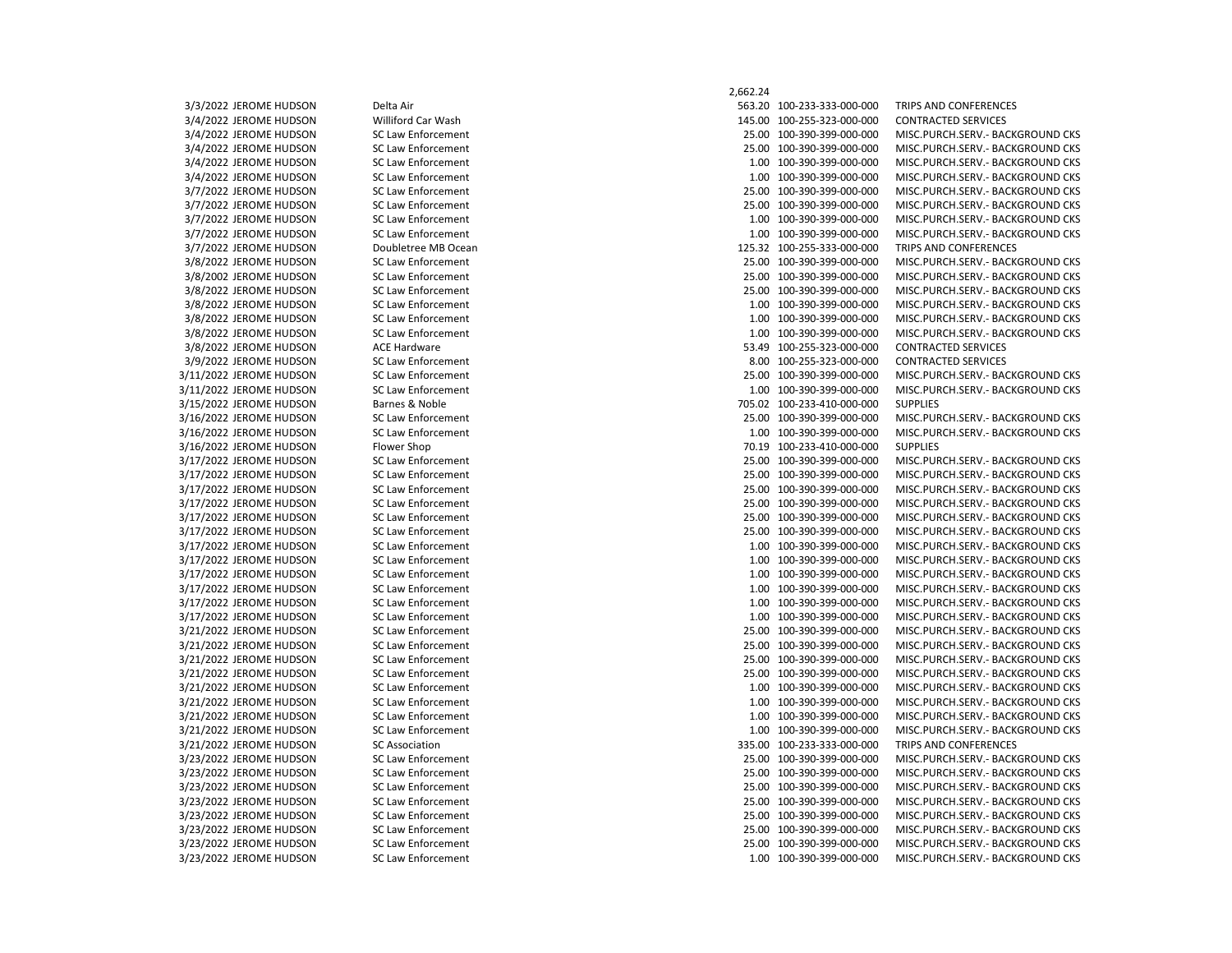3/23/2022 JEROME HUDSON SC Law Enforcement 1.00 100-390-399-000-000 MISC.PURCH.SERV.- BACKGROUND CKS

03/22/2022 MIKE MAHAFFEY SLED BACKGROUND CHECK EGOV.COM SC 25.00 100-390-399-000-000 MISC.PURCH.SERV.- BACKGROUND CKS

3/23/2022 JEROME HUDSON SC Law Enforcement 1.00 100-390-399-000-000 MISC.PURCH.SERV.- BACKGROUND CKS 3/23/2022 JEROME HUDSON SC Law Enforcement 1.00 100-390-399-000-000 MISC.PURCH.SERV.- BACKGROUND CKS 3/23/2022 JEROME HUDSON SC Law Enforcement 1.00 100-390-399-000-000 MISC.PURCH.SERV.- BACKGROUND CKS 3/23/2022 JEROME HUDSON SC Law Enforcement 1.00 100-390-399-000-000 MISC.PURCH.SERV.- BACKGROUND CKS 3/23/2022 JEROME HUDSON SC Law Enforcement 1.00 100-390-399-000-000 MISC.PURCH.SERV.- BACKGROUND CKS 3/24/2022 JEROME HUDSON Amazon 18.77 100-255-410-000-000 SUPPLIES 3/24/2022 JEROME HUDSON Sam's Club 34.09 100-233-410-000-000 SUPPLIES 3/25/2022 JEROME HUDSON Chick-Fil-A 276.30 100-390-399-000-000 MISC.PURCH.SERV.- BACKGROUND CKS 3/28/2022 JEROME HUDSON SC Law Enforcement 25.00 100-390-399-000-000 MISC.PURCH.SERV.- BACKGROUND CKS 3/28/2022 JEROME HUDSON SC Law Enforcement 1.00 100-390-399-000-000 MISC.PURCH.SERV.- BACKGROUND CKS 3/28/2022 JEROME HUDSON Uattend 138.03 100-255-323-000-000 CONTRACTED SERVICES 3/29/2022 JEROME HUDSON SC Law Enforcement 25.00 100-390-399-000-000 MISC.PURCH.SERV.- BACKGROUND CKS 3/29/2022 JEROME HUDSON SC Law Enforcement 8.00 100-255-323-000-000 CONTRACTED SERVICES 3/29/2022 JEROME HUDSON SC Law Enforcement 1.00 100-390-399-000-000 MISC.PURCH.SERV.- BACKGROUND CKS 3/30/2022 JEROME HUDSON SC Law Enforcement 25.00 100-390-399-000-000 MISC.PURCH.SERV.- BACKGROUND CKS 3/30/2022 JEROME HUDSON SC Law Enforcement 25.00 100-390-399-000-000 MISC.PURCH.SERV.- BACKGROUND CKS 3/30/2022 JEROME HUDSON SC Law Enforcement 1.00 100-390-399-000-000 MISC.PURCH.SERV.- BACKGROUND CKS 3/30/2022 JEROME HUDSON SC Law Enforcement 1.00 100-390-399-000-000 MISC.PURCH.SERV.- BACKGROUND CKS 3/28/2022 JEROME HUDSON Marriott Houston 397.92 100-255-333-000-000 TRIPS AND CONFERENCES 3/31/2022 JEROME HUDSON SC Law Enforcement 8.00 100-255-323-000-000 CONTRACTED SERVICES 3/31/2022 JEROME HUDSON Positive Promotions 231.59 100-213-410-000-000 SUPPLIES 4/1/2022 JEROME HUDSON SC Law Enforcement 25.00 100-390-399-000-000 MISC.PURCH.SERV.- BACKGROUND CKS 4/1/2022 JEROME HUDSON SC Law Enforcement 25.00 100-390-399-000-000 MISC.PURCH.SERV.- BACKGROUND CKS 4/1/2022 JEROME HUDSON SC Law Enforcement 25.00 100-390-399-000-000 MISC.PURCH.SERV.- BACKGROUND CKS 4/1/2022 JEROME HUDSON SC Law Enforcement 8.00 100-255-323-000-000 CONTRACTED SERVICES 4/1/2022 JEROME HUDSON SC Law Enforcement 1.00 100-390-399-000-000 MISC.PURCH.SERV.- BACKGROUND CKS 4/1/2022 JEROME HUDSON SC Law Enforcement 1.00 100-390-399-000-000 MISC.PURCH.SERV.- BACKGROUND CKS 4/1/2022 JEROME HUDSON SC Law Enforcement 1.00 100-390-399-000-000 MISC.PURCH.SERV.- BACKGROUND CKS 3,983.92 3/11/2022 TRIPP DUKES NBI (National Business Institute) 389.00 809-224-333-000-000 TRIPS AND CONFERENCES 3/12/2022 TRIPP DUKES Staples 45.33 100-112-410-000-000 SUPPLIES 3/14/2022 TRIPP DUKES Chick-fil-A 96.47 100-221-410-000-000 SUPPLIES 3/16/2022 TRIPP DUKES Wilbecks 159.90 218-112-410-014-01A ART/MUSIC/PE SUPPLIES 3/17/2022 TRIPP DUKES Walmart 257.87 218-112-410-016-01A ART/MUSIC/PE SUPPLIES 3/17/2022 TRIPP DUKES Adobe 14.99 100-221-312-000-000 PURCHASED SERVICES 3/18/2022 TRIPP DUKES Hilton Garden Inn Charleston 2,201.40 207-271-333-031-001 COMPETITION TRAVEL 3/18/2022 TRIPP DUKES Home Depot 201.16 218-112-410-008-01A ART/MUSIC/PE SUPPLIES 3/22/2022 TRIPP DUKES Nashville Wraps 238.11 802-126-410-000-000 SPED MEETING SUPPLIES 3/22/2022 TRIPP DUKES Michaels 45.85 218-113-410-006-01A ART/MUSIC/PE SUPPLIES 3/23/2022 TRIPP DUKES Dollar Tree 291.03 802-126-410-000-000 SPED MEETING SUPPLIES 3/23/2022 TRIPP DUKES Walmart 49.08 218-113-410-006-01A ART/MUSIC/PE SUPPLIES 3/24/2022 TRIPP DUKES Royal Fireworks Press 231.00 100-221-410-000-TST SUPPLIES-TESTING 3/24/2022 TRIPP DUKES Primary Concepts 54.99 883-223-410-000-000 SUPPLIES 3/25/2022 TRIPP DUKES Lowe's 21.37 218-113-410-006-01A ART/MUSIC/PE SUPPLIES 3/27/2022 TRIPP DUKES Academy Sports 96.24 218-113-410-006-01A ART/MUSIC/PE SUPPLIES 3/28/3022 TRIPP DUKES Super Duper 34.13 203-127-410-000-000 SUPPLIES 3/29/2022 TRIPP DUKES NWEA 950.00 100-221-333-000-000 TRIPS AND CONFERENCES 4/1/2022 TRIPP DUKES NBI (National Business Institute) 299.00 809-224-333-000-000 TRIPS AND CONFERENCES 5,676.92 4/1/2022 BRENDA KELLLEY ANDERSON COUNTY PARKS 375.00 802-221-410-000-010 SUPPLIES - PD 375.00 03/24/2022 MIKE MAHAFFEY SLED BACKGROUND CHECK EGOV.COM SC 25.00 25.00 100-390-399-000-000 MISC.PURCH.SERV.- BACKGROUND CKS 03/24/2022 MIKE MAHAFFEY SERVICE FEE\*SCI-SCGOV EGOV.COM SC 1.00 100-390-399-000-000 MISC.PURCH.SERV.- BACKGROUND CKS